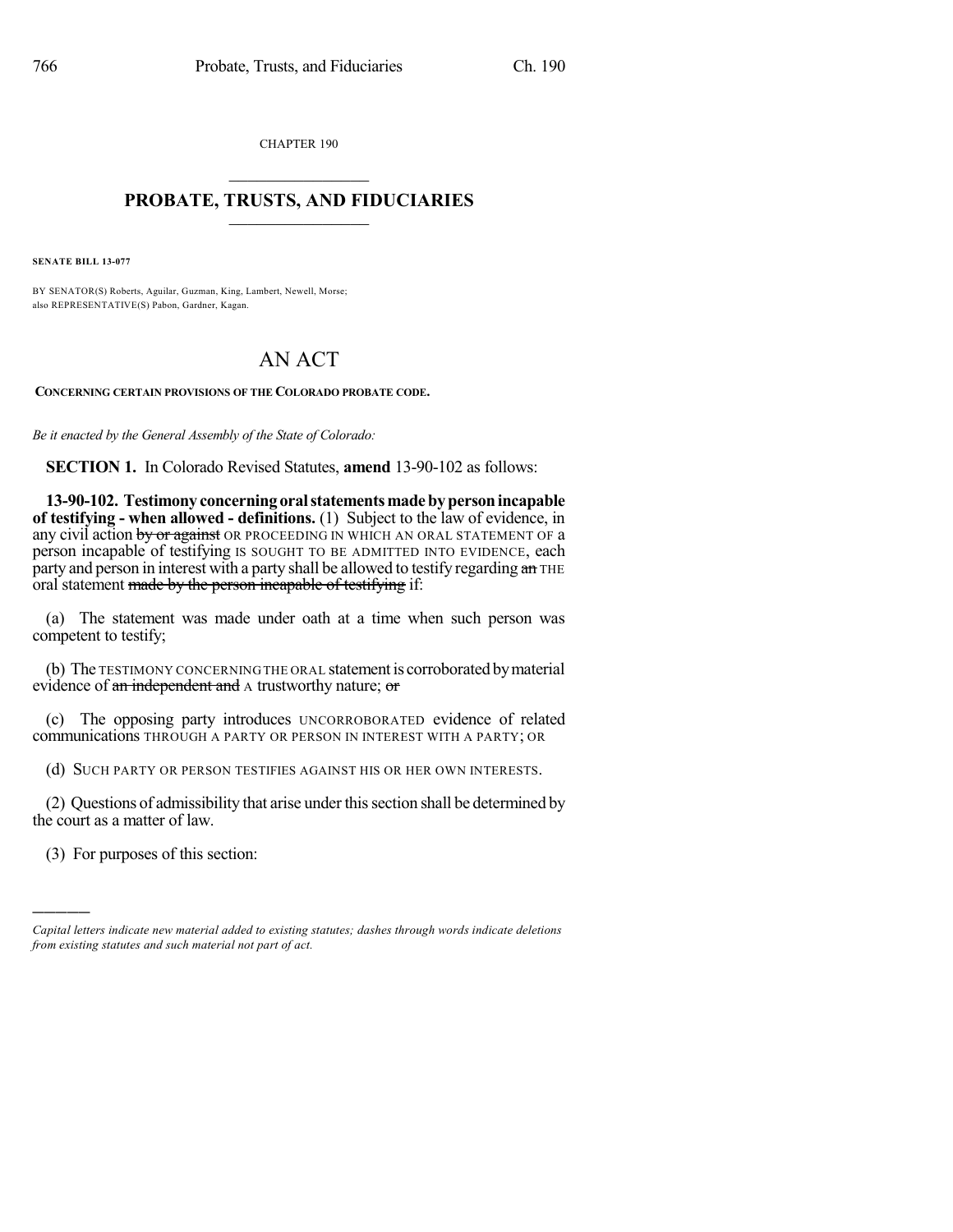(a) "CORROBORATED BY MATERIAL EVIDENCE" MEANS CORROBORATED BY EVIDENCE THAT SUPPORTS ONE OR MORE OF THE MATERIAL ALLEGATIONS OR ISSUES THAT ARE RAISED BY THE PLEADINGS AND TO WHICH THE WITNESS WHOSE EVIDENCE MUST BE CORROBORATED WILL TESTIFY. SUCH EVIDENCE MAY COME FROM ANY OTHER COMPETENT WITNESS OR OTHER ADMISSIBLE SOURCE, INCLUDING TRUSTWORTHY DOCUMENTARY EVIDENCE, AND SUCH EVIDENCE NEED NOT BE SUFFICIENT STANDING ALONE TO SUPPORT THE VERDICT BUT MUST TEND TO CONFIRM AND STRENGTHEN THE TESTIMONY OF THE WITNESS AND SHOW THE PROBABILITY OF ITS TRUTH.

(b) "Person incapable of testifying" means any decedent or any person who is otherwise not competent to testify.

(c) "Person in interest with a party" means a person having  $a_n$  A DIRECT FINANCIAL interest in the outcome of the civil action OR PROCEEDING, or HAVING any other SIGNIFICANT AND NON-SPECULATIVE FINANCIAL interest that makes the person's testimony, standing alone, untrustworthy. IN A PROCEEDING TO CONSTRUE, CONTEST, MODIFY, PROBATE, REFORM, OR RESCIND A GOVERNING INSTRUMENT, AS DEFINED IN SECTION 15-10-201 (22), C.R.S., "person in interest with a party" does not include:

(I) AN ATTORNEY WHO PREPARED THE GOVERNING INSTRUMENT;

(II) APERSONAL REPRESENTATIVE WHO IS NOT A SUCCESSOR OF THE DECEDENT; OR

(III) A person whose only interest is an expectation of receiving just compensation for the value of services TO BE rendered as a witness BY THE PERSON.

**SECTION 2.** In Colorado Revised Statutes, 15-10-603, **amend** (3)(j) as follows:

**15-10-603. Factorsin determining the reasonableness of compensation and costs.** (3) The court shall consider all of the factors described in this subsection (3) in determining the reasonableness of any compensation or cost. The court may determine the weight to be given to each factor and to any other factor the court considers relevant in reaching its decision:

 $(i)$  The expertise, SPECIAL SKILLS, reputation, and ability of the person performing the services and, in the case of a fiduciary, whether and to what extent the fiduciary has had any prior experience in administering estates similar to those for which compensation is sought;

**SECTION 3.** In Colorado Revised Statutes, 15-12-703, **add** (6), (7), and (8) as follows:

**15-12-703. General duties - relation and liability to persons interested in estate -duty to searchfor a designated beneficiary agreement-standing to sue.** (6) SUBJECT TO THE GOOD FAITH STANDARD OF SECTION 15-10-602 (6), THE PROVISIONS OF SECTION 15-10-605, AND SUBSECTIONS (7) AND (8) OF THIS SECTION, PERSONAL REPRESENTATIVES, PERSONS WITH PRIORITY FOR APPOINTMENT AS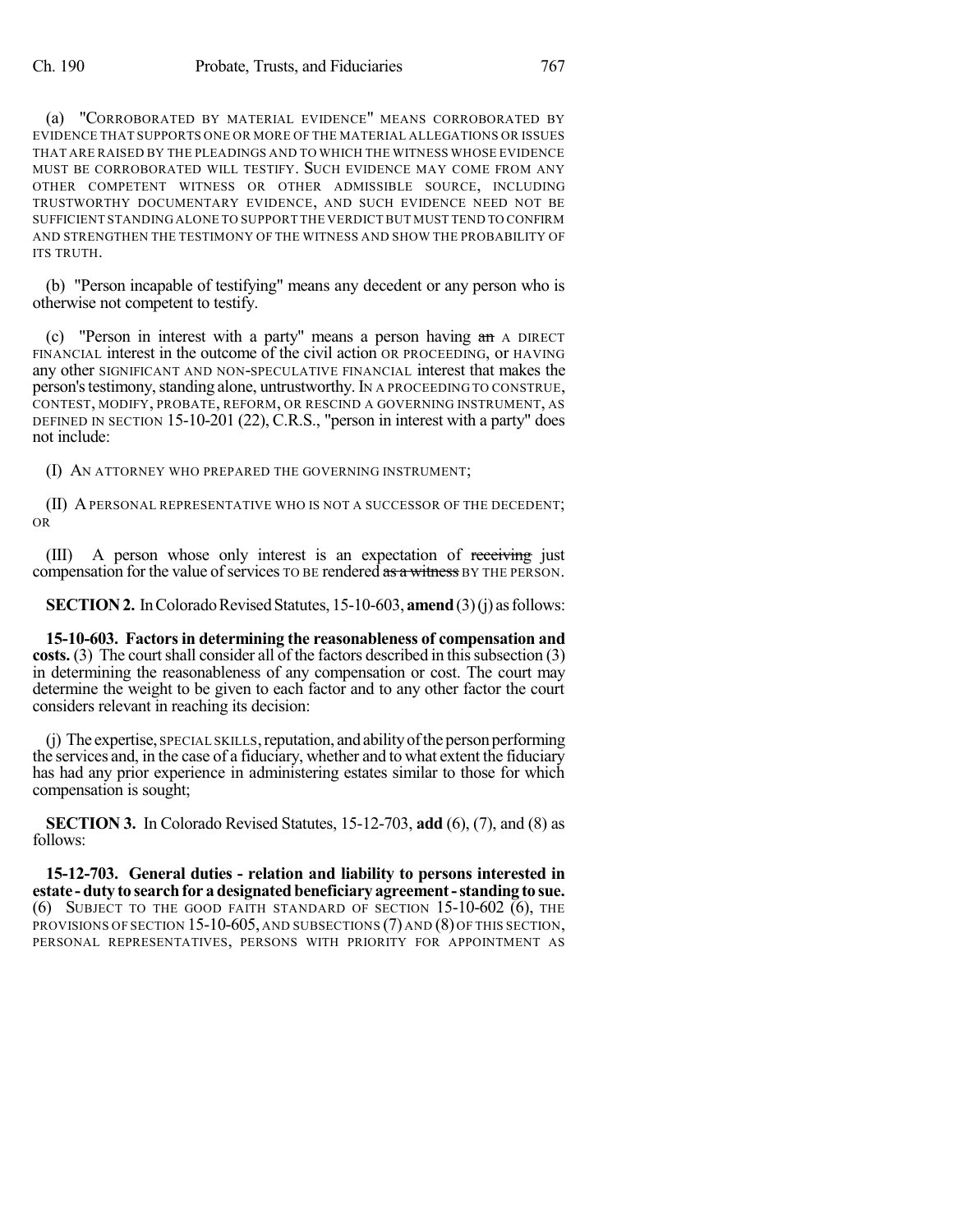PERSONAL REPRESENTATIVE, AND COURT-APPOINTED FIDUCIARIES MAY ASCERTAIN THE TESTATOR'S PROBABLE INTENT OR ESTATE PLANNING PURPOSE ON ISSUES INVOLVING THE DECEDENT'S ESTATE AND,WHERE NOT CONTRARY TO PUBLIC POLICY OR LAW, SHALL HAVE STANDING AND MAY PROSECUTE OR DEFEND THAT INTENT OR PURPOSE, AT THE EXPENSE OF THE ESTATE, IN PROCEEDINGS BROUGHT UNDER THIS CODE.

(7) WITHOUT LIMITING THE GENERAL APPLICABILITY OF SUBSECTION (6) OF THIS SECTION:

(a) (I) A PERSON SERVING AS PERSONAL REPRESENTATIVE OR A PERSON NOMINATED AS PERSONAL REPRESENTATIVE IN A WILL OR APPOINTED AS PUBLIC OR SPECIAL ADMINISTRATOR HAS STANDING, BUT NO DUTY, TO OFFER A WILL FOR PROBATE. IF SUCH PERSON DECLINES OR IS UNABLE TO OFFER THE WILL FOR PROBATE, ANY PERSON WHO IS A SUCCESSOR OF THE DECEDENT UNDER THE WILL MAY OFFER THE WILL FOR PROBATE AND DEFEND THE VALIDITY OF THE WILL IN PROCEEDINGS UNDER THIS CODE. IN EITHER CASE, THE PERSON MAY ACT NOTWITHSTANDING THE FACT THAT HE OR SHE MAY BE A DEVISEE UNDER THE WILL. THE WILL PROPONENT'S REASONABLE FEES AND COSTS ARE PAYABLE AS AN EXPENSE OF ADMINISTRATION.

(II) FOR PURPOSES OF THIS SUBSECTION (7), A PROPONENT OTHER THAN THE NOMINATED PERSONAL REPRESENTATIVE SHOULD BE TREATED AS A NOMINATED PERSONAL REPRESENTATIVE IN CASES WHERE THE NOMINATED PERSONAL REPRESENTATIVE HAS DECLINED OR IS UNABLE TO OFFER THE WILL FOR PROBATE. SUCH TREATMENT SHALL NOT CONFER UPON THE PROPONENT A HIGHER PRIORITY FOR APPOINTMENT THAN WAS CONFERRED UPON SUCH PROPONENT PURSUANT TO SECTION 15-12-203 BEFORE THE WILL WAS OFFERED FOR PROBATE.

(b) THE PERSONAL REPRESENTATIVE HAS STANDING TO OPPOSE, AT ESTATE EXPENSE, A PERSON'S CLAIM TO BE AN HEIR; AN OMITTED SPOUSE OR CHILD; A SPOUSE, INCLUDING A COMMON LAW SPOUSE; OR A DEVISEE.

(c) THE PERSONAL REPRESENTATIVE HAS STANDING TO OPPOSE, AT ESTATE EXPENSE, A SURVIVING SPOUSE'S ATTEMPT TO INVALIDATE A MARITAL AGREEMENT THAT LIMITS HIS OR HER SHARE IN THE ESTATE.

(d) WHERE A SURVIVING SPOUSE PETITIONS FOR AN ELECTIVE SHARE, THE COURT PROCEEDING IS AN ACTION BETWEEN THE SPOUSE AND THE INTERESTED PERSON OR PERSONS WHOSE INTERESTS MAY BE AFFECTED, AND THE PERSONAL REPRESENTATIVE IS A NEUTRAL PARTY TO THE PROCEEDING. IN SUCH A PROCEEDING. THE FEES AND COSTS REASONABLY INCURRED BY THE PERSONAL REPRESENTATIVE AND HIS OR HER AGENTS IN PROVIDING BASIC INFORMATION TO THE PARTIES REGARDING THE AUGMENTED ESTATE ARE PAYABLE AS AN ESTATE EXPENSE. THE PERSONAL REPRESENTATIVE MAY PREPARE A CALCULATION OF THE AUGMENTED ESTATE AT ESTATE EXPENSE.

(8) (a) IN ANY PROCEEDING BROUGHT UNDER THIS CODE WHERE ANY PERSONAL REPRESENTATIVE, PERSON WITH PRIORITY FOR APPOINTMENT AS A PERSONAL REPRESENTATIVE, NOMINATED PERSONAL REPRESENTATIVE, OR COURT-APPOINTED FIDUCIARY PURPORTS TO PARTICIPATE IN THE PROCEEDING AT ESTATE EXPENSE AND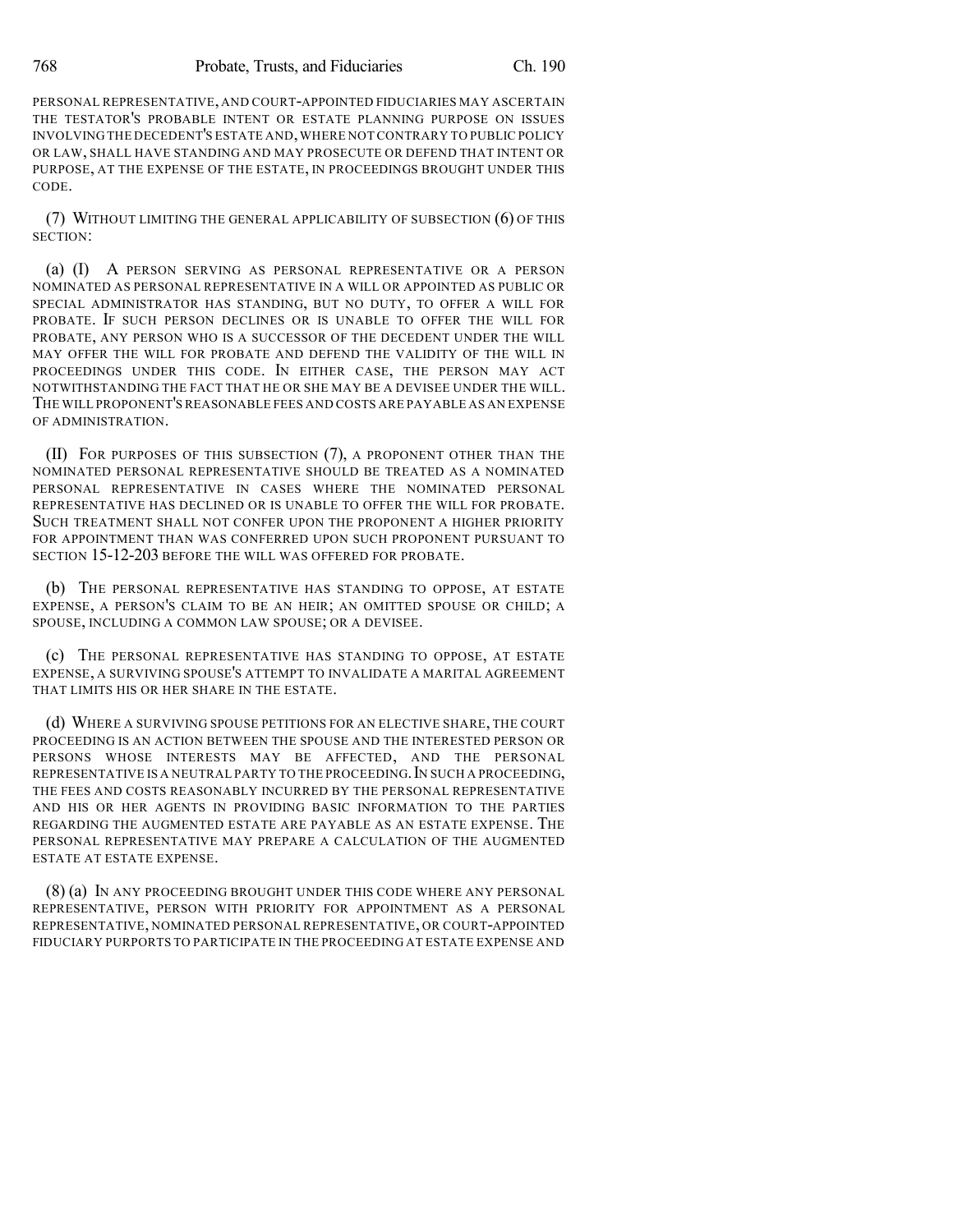HAS A MATERIAL CONFLICT OF INTEREST, ANY INTERESTED PERSON MAY PETITION THE COURT PURSUANT TO SECTION 15-12-614 (1) (b) OR 15-12-713 FOR THE APPOINTMENT OF AN INDEPENDENT SPECIAL ADMINISTRATOR TO REPRESENT,TO THE EXTENT THE COURT DIRECTS,THE ESTATE'S INTERESTS IN THE LITIGATION AT ESTATE EXPENSE.

(b) FOR PURPOSES OF THIS SUBSECTION (8), THE FACT THAT A PERSONAL REPRESENTATIVE, A PERSON WITH PRIORITY FOR APPOINTMENT AS A PERSONAL REPRESENTATIVE, A NOMINATED PERSONAL REPRESENTATIVE, OR A COURT-APPOINTED FIDUCIARY IS ALSO A SUCCESSOR OR A POTENTIAL SUCCESSOR OF THE ESTATE IS NOT, IN AND OF ITSELF, A MATERIAL CONFLICT OF INTEREST.

**SECTION 4.** In Colorado Revised Statutes, 15-12-705, **amend** (1); and **add** (3) as follows:

**15-12-705. Duty of personal representative - information to heirs and** devisees. (1) Not later than thirty days after appointment, every personal representative, except any special administrator, shall give information of his or her appointment to the heirs and devisees, including, if there has been no formal testacy proceeding and if the personal representative was appointed on the assumption that the decedent died intestate, the deviseesin anywill mentioned in the application for appointment of a personal representative. The information shall be delivered or sent by ordinary mail to each of the heirs and devisees whose address is reasonably available to the personal representative. The duty does not extend to require information to persons who have been adjudicated in a prior formal testacy proceeding to have no interest in the estate. The information shall:

(a) Include the name, and address, AND DATE OF APPOINTMENT of the personal representative;

(b) INCLUDE THE DATE OF DEATH OF THE DECEDENT;

(c) INDICATE WHETHER THE DECEDENT DIED INTESTATE OR TESTATE AND, IF THE DECEDENT DIED TESTATE,THE DATES OF THE WILL AND ANY CODICILS THERETO,THE DATE OF ADMISSION TO PROBATE, AND WHETHER THE PROBATE WAS FORMAL OR INFORMAL;

 $\leftrightarrow$  (d) Indicate that it is being sent to persons who have or may have some interest in the estate being administered;

 $(e)$  Indicate whether bond has been filed;

(f) INDICATE WHETHER ADMINISTRATION IS SUPERVISED AND,IF ADMINISTRATION IS UNSUPERVISED, THAT THE COURT WILL CONSIDER ORDERING SUPERVISED ADMINISTRATION IF REQUESTED BY AN INTERESTED PERSON;

(d) (g) Describe the court where INDICATE THAT papers relating to the estate, INCLUDING AN INVENTORY OF ESTATE ASSETS,AS DESCRIBED IN SECTION 15-12-706, are EITHER on file WITH THE COURT OR AVAILABLE TO BE OBTAINED BY INTERESTED PERSONS FROM THE PERSONAL REPRESENTATIVE;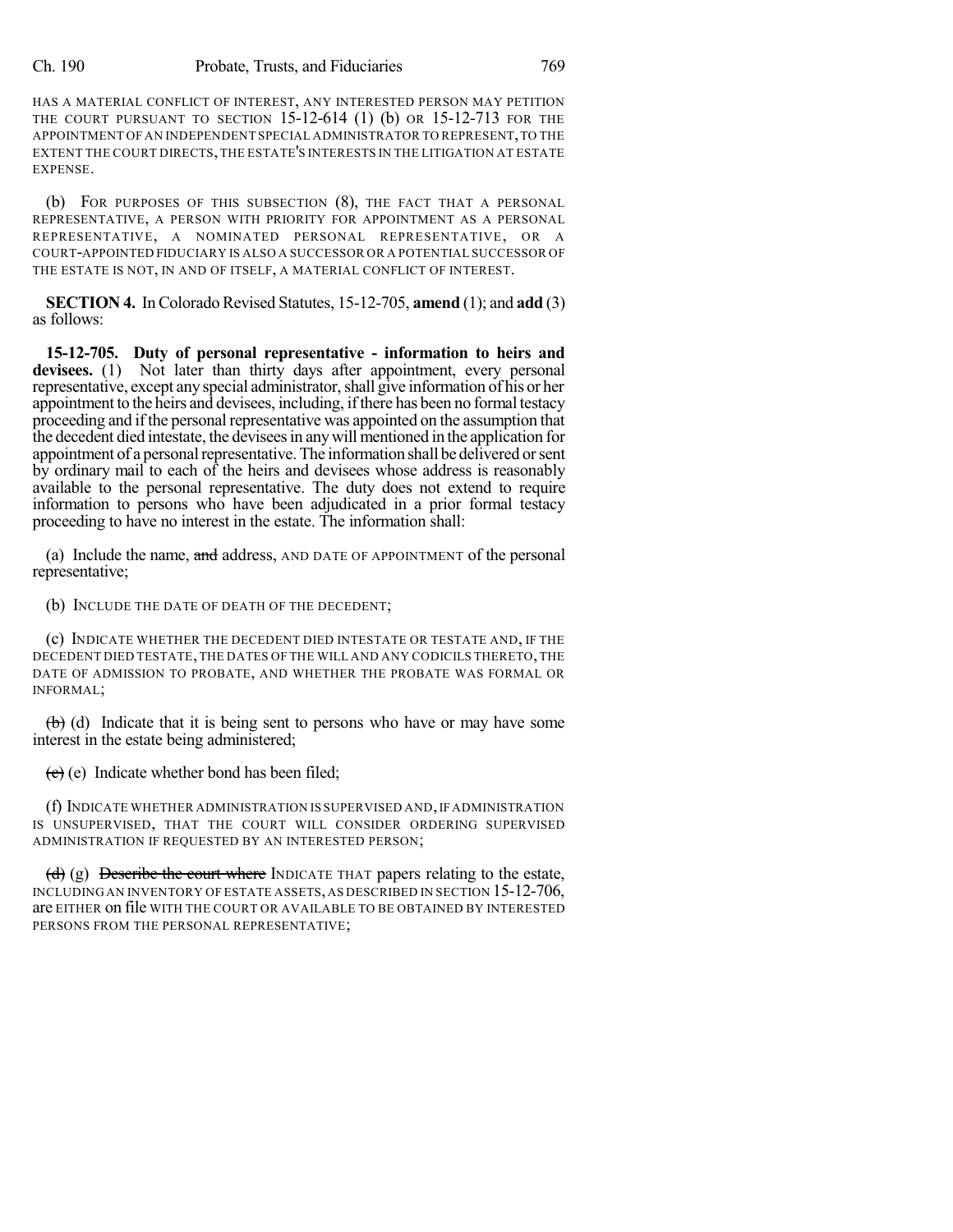(h) INDICATE THAT INTERESTED PERSONS ARE ENTITLED TO RECEIVE AN ACCOUNTING;

 $(e)$  (i) Indicate that the surviving spouse, children under twenty-one years of age, and dependent children may be entitled to exempt property and a family allowance if a request for payment is made in the manner and within the time limits prescribed by statutes;

 $(f)$  (j) Indicate that the surviving spouse may have a right of election to take a portion of the augmented estate if a petition is filed within the time limits prescribed by statute;

 $\left(\frac{g}{g}\right)$  (k) Indicate that, because a court will not routinely review or adjudicate matters unless it is specifically requested to do so by a beneficiary, creditor, or other interested person, all interested persons, including beneficiaries and creditors, have the responsibility to protect their own rights and interestsin the estate in the manner provided by the provisions of this code by filing an appropriate pleading with the court by which the estate is being administered and serving it on all interested persons pursuant to section 15-10-401;

 $\left(\frac{h}{h}\right)$ (1) Indicate that all interested parties have the right to obtain information about the estate by filing a demand for notice pursuant to section 15-12-204; and

 $\overrightarrow{(i)}$  (m) Indicate that any individual who has knowledge that there is or may be an intention to use an individual's genetic material to create a child and that the birth of the child could affect the distribution of the decedent's estate should give written notice of such knowledge to the personal representative of the decedent's estate; AND

(n) INDICATE THAT ANY INDIVIDUAL WHO HAS KNOWLEDGE THAT THERE IS A VALID,UNREVOKED DESIGNATED BENEFICIARY AGREEMENT IN WHICH THE DECEDENT GRANTED THE RIGHT OF INTESTATE SUCCESSION SHOULD GIVE WRITTEN NOTICE OF SUCH KNOWLEDGE TO THE PERSONAL REPRESENTATIVE OF THE DECEDENT'S ESTATE.

(3) THE PERSONAL REPRESENTATIVE SHALL FILE WITH THE COURT A COPY OF THE INFORMATION PROVIDED AND A STATEMENT OF WHEN, TO WHOM, AND AT WHICH ADDRESS OR ADDRESSES IT WAS PROVIDED.

**SECTION 5.** In Colorado Revised Statutes, 15-12-805, **amend** (1)(g); and **add**  $(1)$  (h) as follows:

**15-12-805. Classification of claims.** (1) The allowed claims against the estate of a decedent shall be paid by the personal representative in the following order:

 $(g)$  All other claims ANY CHILD SUPPORT CLAIMS OF THE DECEDENT THAT WERE DUE AND UNPAID AT DEATH IN ACCORDANCE WITH A VALID COURT ORDER OR AGREEMENT OF RECORD IN WHICH THE DECEDENT WAS A PARTY, AND ANY FUTURE CHILD SUPPORT OBLIGATIONS OF THE DECEDENT AS DETERMINED BY THE COURT;

(h) ALL OTHER CLAIMS.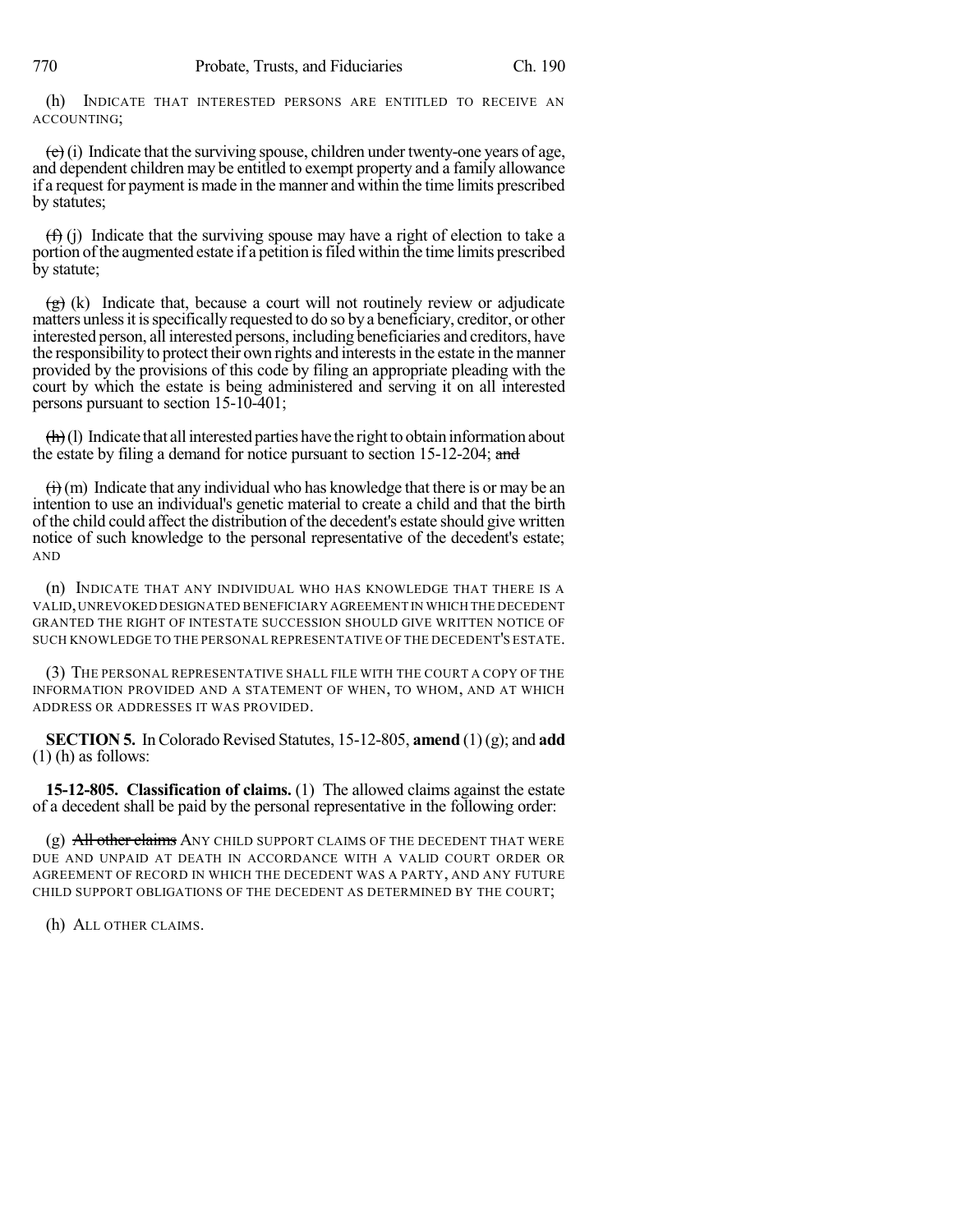**SECTION 6.** In Colorado Revised Statutes, 15-12-1201, **amend** (1) introductory portion as follows:

**15-12-1201. Collection of personal property by affidavit.** (1) At any time ten or more days after the date of death of a decedent, any person indebted to the decedent or having possession of ANY PERSONAL PROPERTY, INCLUDING BUT NOT LIMITED TO FUNDS ON DEPOSIT AT ANY FINANCIAL INSTITUTION; tangible personal property; or an instrument evidencing a debt, obligation, stock, chose in action, or stock brand belonging to the decedent shall make payment of the indebtedness or deliver the tangible personal property or an instrument evidencing a debt, obligation, stock, chose in action, or stock brand PAY OR DELIVER SUCH PROPERTY to a person claiming to be the successor of the decedent upon being presented an affidavit made by or on behalf of the successor stating that:

**SECTION 7.** In Colorado Revised Statutes, 15-14-406, **amend** (6); and **repeal** (7) as follows:

**15-14-406. Original petition - persons under disability - preliminaries to hearing.** (6) The court may also appoint a physician, psychologist, or other individual qualified to evaluate the alleged impairment to conduct an examination of the respondent. WHILE A PETITION TO ESTABLISH A CONSERVATORSHIP OR FOR ANOTHER PROTECTIVE ORDER IS PENDING, AFTER PRELIMINARY HEARING AND WITHOUT NOTICE TO OTHERS, THE COURT MAY ISSUE ORDERS TO PRESERVE AND APPLY THE PROPERTY OF THE RESPONDENT AS MAY BE REQUIRED FOR THE SUPPORT OF THE RESPONDENT OR INDIVIDUALS WHO ARE IN FACT DEPENDENT UPON THE RESPONDENT.THE COURT MAY APPOINT A SPECIALCONSERVATOR TO ASSIST IN THAT TASK.

(7) While a petition to establish a conservatorship or for another protective order is pending, after preliminary hearing and without notice to others, the court may issue orders to preserve and apply the property of the respondent as may be required for the support of the respondent or individuals who are in fact dependent upon the respondent. The court may appoint a special conservator to assist in that task.

**SECTION 8.** In Colorado Revised Statutes, **add** 15-14-406.5 as follows:

**15-14-406.5. Professional evaluation.** (1) AT OR BEFORE A HEARING UNDER THIS PART 4, THE COURT MAY ORDER A PROFESSIONAL EVALUATION OF THE RESPONDENT AND SHALL ORDER THE EVALUATION IF THE RESPONDENT SO DEMANDS. IF THE COURT ORDERS THE EVALUATION, THE RESPONDENT MUST BE EXAMINED BY A PHYSICIAN,PSYCHOLOGIST,OR OTHER INDIVIDUAL APPOINTED BY THE COURT WHO IS QUALIFIED TO EVALUATE THE RESPONDENT'S ALLEGED IMPAIRMENT. THE EXAMINER SHALL PROMPTLY FILE A WRITTEN REPORT WITH THE COURT. UNLESS THE COURT DIRECTS OTHERWISE, THE REPORT MUST CONTAIN:

(a) A DESCRIPTION OF THE NATURE, TYPE, AND EXTENT OF THE RESPONDENT'S SPECIFIC COGNITIVE AND FUNCTIONAL LIMITATIONS, IF ANY;

(b) AN EVALUATION OF THE RESPONDENT'S MENTAL AND PHYSICAL CONDITION AND,IF APPROPRIATE,EDUCATIONAL POTENTIAL,ADAPTIVE BEHAVIOR,AND SOCIAL SKILLS;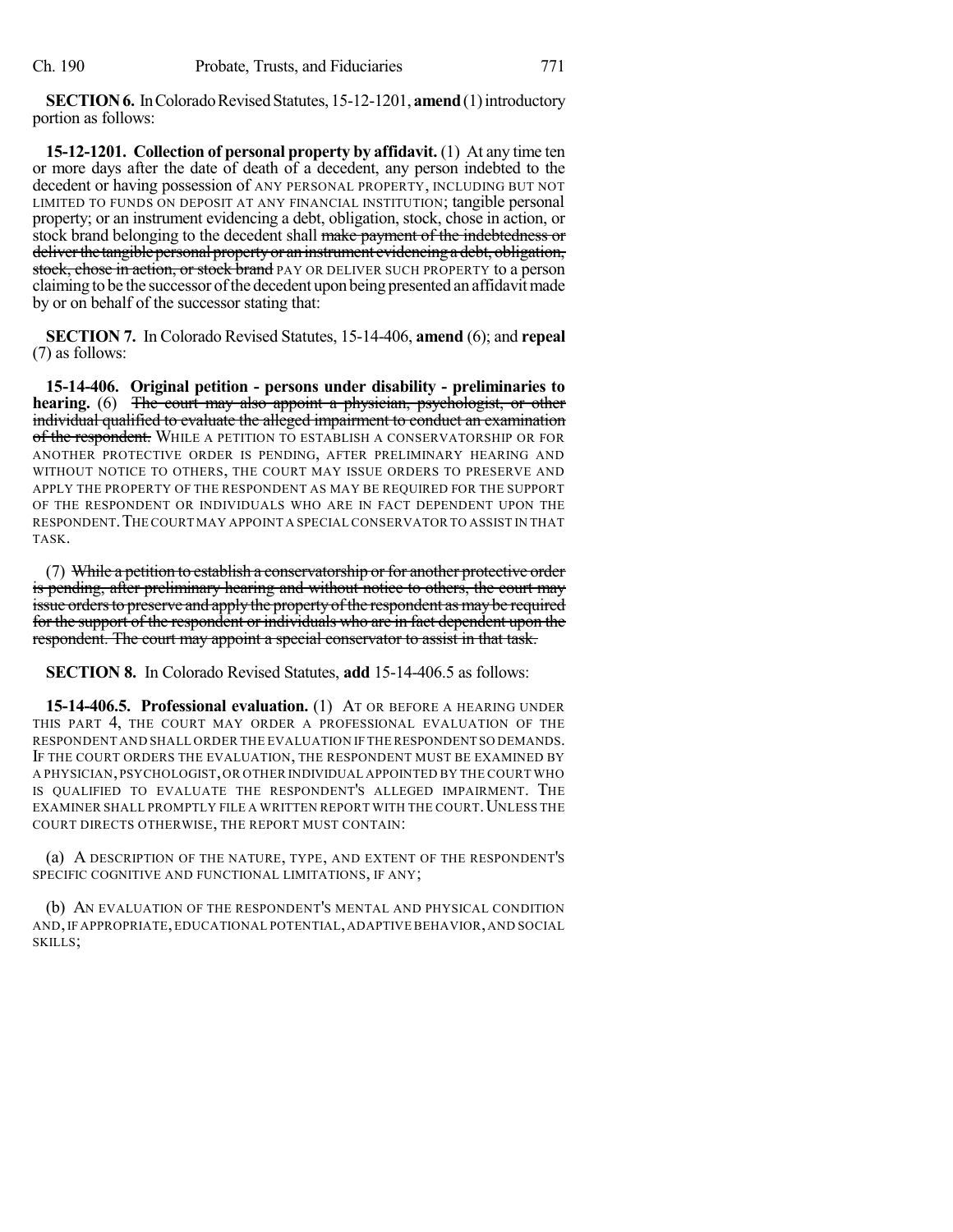(c) A PROGNOSIS FOR IMPROVEMENT AND A RECOMMENDATION AS TO THE APPROPRIATE TREATMENT OF HABILITATION PLAN; AND

(d) THE DATE OF ANY ASSESSMENT OR EXAMINATION UPON WHICH THE REPORT IS BASED.

**SECTION 9.** In Colorado Revised Statutes, 15-14-429, **amend** (4) and (5) as follows:

**15-14-429. Presentation and allowance of claims.** (4) If it appears that the estate is likely to be exhausted before all existing claims are paid: the conservator shall distribute the estate in money or in kind in payment of claims in the following order:

(a) Costs and expenses of administration THE CONSERVATOR MAY, WITHOUT A COURT ORDER, DISTRIBUTE THE ESTATE IN MONEY OR IN KIND IN PAYMENT OF CLAIMS IN THE FOLLOWING ORDER:

(I) COSTS AND EXPENSES OF ADMINISTRATION;

(II) CLAIMS OF THE FEDERAL OR STATE GOVERNMENT HAVING PRIORITY UNDER OTHER LAW;

(III) CLAIMS INCURRED BY THE CONSERVATOR FOR SUPPORT, CARE, EDUCATION, HEALTH,AND WELFARE PROVIDED TO THE PROTECTED PERSON OR INDIVIDUALS WHO ARE IN FACT DEPENDENT ON THE PROTECTED PERSON;

(IV) CLAIMS ARISING BEFORE THE CONSERVATORSHIP; AND

(V) ALL OTHER CLAIMS.

(b) Claims of the federal or state government having priority under other law (I) AT ANY TIME DURING THE ADMINISTRATION, IF THE PAYMENT OF CLAIMS AS SET FORTH IN PARAGRAPH (a) OF THIS SUBSECTION (4) WOULD SUBSTANTIALLY DEPLETE THE CONSERVATORSHIP ESTATE AND LEAVE THE CONSERVATORSHIP ESTATE WITH INSUFFICIENT FUNDS TO PAY FOR THE PROTECTED PERSON'S BASIC LIVING AND HEALTH CARE EXPENSES, THE CONSERVATOR MAY FILE A MOTION WITH THE COURT SEEKING PERMISSION TO WITHHOLD PAYMENT OF ALLOWED CLAIMS, BOTH THOSE EXISTING AND INCURRED AFTER THE DATE OF THE MOTION, AND PAY ONLY THE EXPENSES,CLAIMS, AND AMOUNTS REQUESTED BY THE CONSERVATOR REGARDLESS OF THE PRIORITY OF THE CLAIM, AS SET FORTH IN SAID PARAGRAPH (a).

(II) IF THE CONSERVATOR FILES A MOTION AS DESCRIBED IN SUBPARAGRAPH (I) OF THIS PARAGRAPH (b), THE FACTORS TO BE CONSIDERED BY THE COURT INCLUDE, BUT ARE NOT LIMITED TO:

(A) THE CURRENT AND FUTURE PROJECTED CARE COSTS OF THE PROTECTED PERSON;

(B) THE CURRENT AND PROJECTED ASSETS OF THE PROTECTED PERSON, INCLUDING THE ASSETS OF THE CONSERVATORSHIP ESTATE;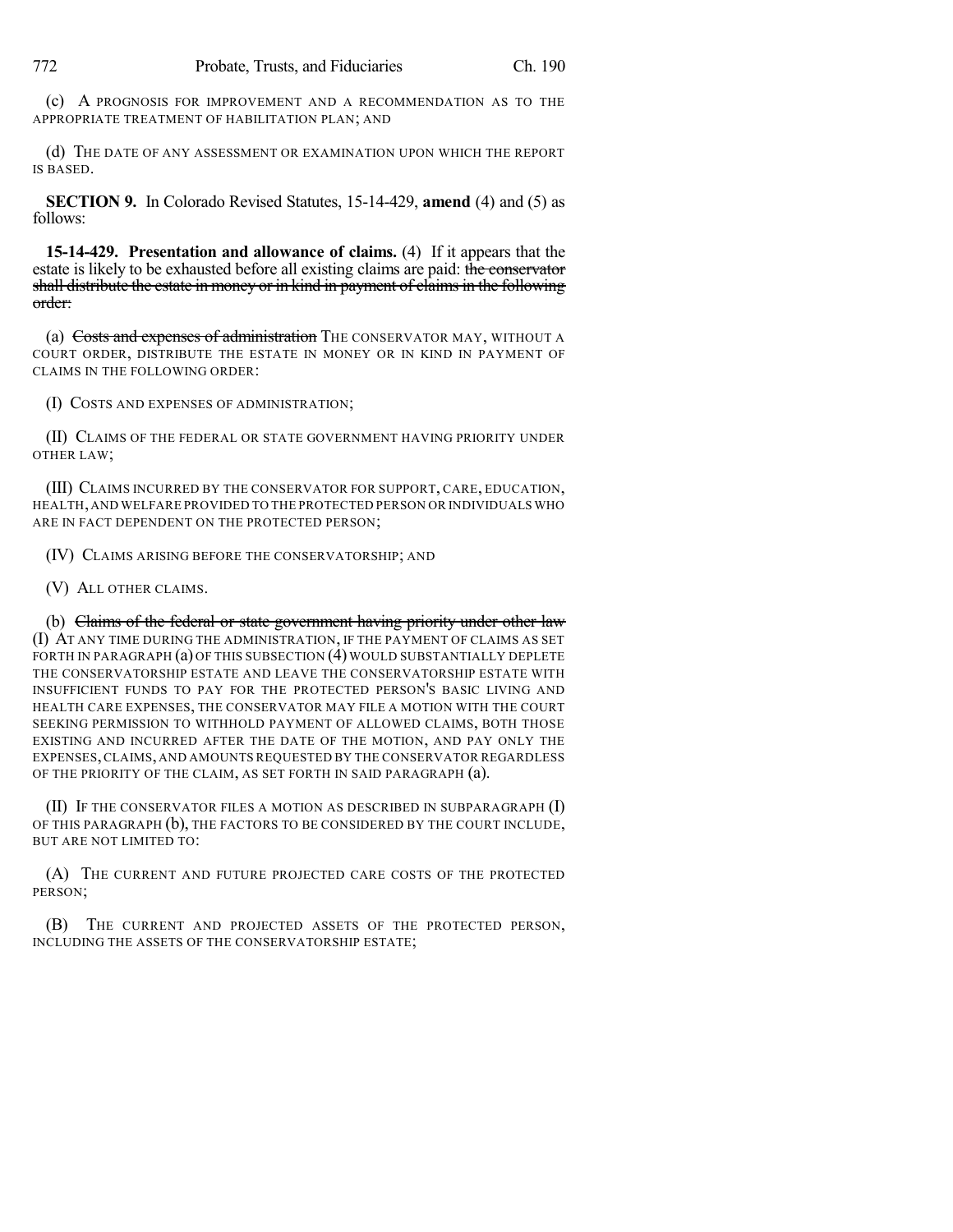(C) THE LIFE EXPECTANCY OF THE PROTECTED PERSON;

(D) THE CURRENT AND PROJECTED INCOME OF THE PROTECTED PERSON AND THE CONSERVATORSHIP ESTATE;

(E) THE PROTECTED PERSON'S ELIGIBILITY FOR BENEFITS TO COVER LIVING AND HEALTH CARE EXPENSES; AND

(F) WHETHER THERE ARE INDIVIDUALS WHO ARE IN FACT DEPENDENT ON THE PROTECTED PERSON.

(III) NOTICE OF A MOTION FILED UNDER THIS SECTION SHALL BE PROVIDED TO ALL INTERESTED PERSONS AND TO ALL CREDITORS WHOSE CLAIMS ARE AFFECTED.

(IV) IF ANY ORDER IS ENTERED RESTRICTING PAYMENTS ON ANY CREDITOR'S CLAIMS, THE CONSERVATOR SHALL PROVIDE INFORMATION IN THE ANNUAL REPORT REGARDING WHETHER THE ORDER RESTRICTINGPAYMENT OFTHE CREDITOR'SCLAIMS SHOULD BE MODIFIED.

(c) Claims incurred by the conservator for support, care, education, health, and welfare previously provided to the protected person or individuals who are in fact dependent on the protected person;

(d) Claims arising before the conservatorship; and

(e) All other claims.

(5) UNLESS THE COURT ORDERS OTHERWISE, allowed claimswithinthe same class shall be paid pro rata. Preference may not be given in the payment of a claim over any other claimofthe same class, and a claimdue and payable may not be preferred over a claim not due.

**SECTION 10.** In Colorado Revised Statutes, **add** 15-16-502 as follows:

**15-16-502. Reimbursement for taxes.** (1) AS USED IN THIS SECTION:

(a) "INDEPENDENT TRUSTEE" MEANS A TRUSTEE WHO IS NOT RELATED OR SUBORDINATE TO THE SETTLOR WITHIN THE MEANING OF SECTION 672 (c) OF THE FEDERAL "INTERNAL REVENUE CODE OF 1986", AS AMENDED.

(b) "SETTLOR" MEANS THE GRANTOR OR ANOTHER PERSON TREATED AS THE OWNER OF ANY PORTION OF A TRUST UNDER SECTION 671 OF THE FEDERAL "INTERNAL REVENUE CODE OF 1986", AS AMENDED.

(2) AN INDEPENDENT TRUSTEE OF A TRUST, UNLESS OTHERWISE PROVIDED IN THE GOVERNING INSTRUMENT, MAY, FROM TIME TO TIME, IN THE TRUSTEE'S DISCRETION, DISTRIBUTE TO THE SETTLOR AN AMOUNT EQUAL TO ANY INCOME TAXES ON ANY PORTION OF THE TRUST'S TAXABLE INCOME FOR WHICH THE SETTLOR IS LIABLE.

(3) A TRUSTEE SHALL NOT EXERCISE OR PARTICIPATE IN THE EXERCISE OF DISCRETION PURSUANT TO THIS SECTION THAT WOULD CAUSE THE INCLUSION OF THE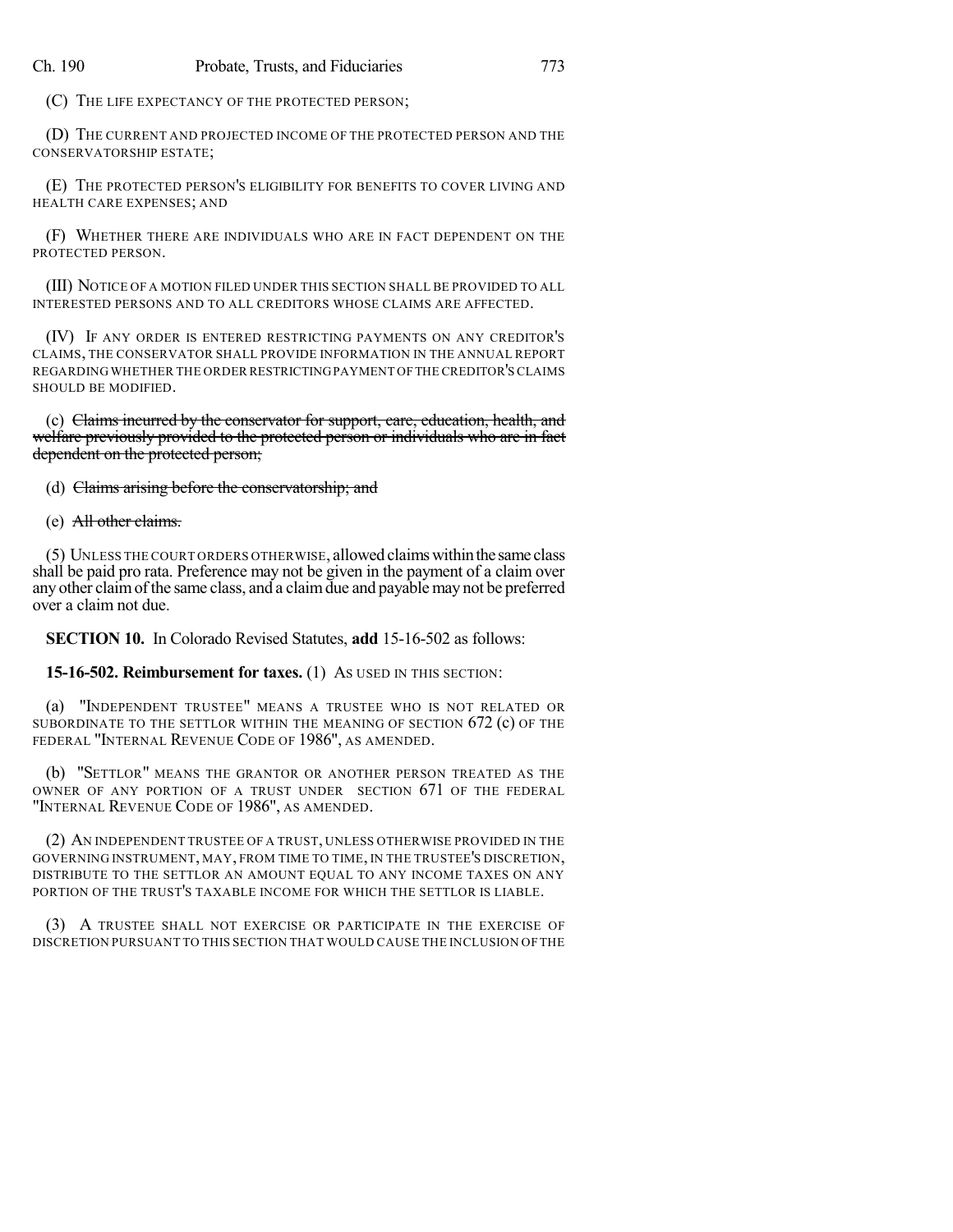TRUST ASSETS IN THE SETTLOR'S GROSS TAXABLE ESTATE FOR FEDERAL ESTATE TAX PURPOSES AT THE TIME OF EXERCISE OR IN A MANNER INCONSISTENT WITH THE QUALIFICATION OF ALL OR ANY PORTION OF THE TRUST FOR THE FEDERAL GIFT OR ESTATE TAX MARITAL DEDUCTION, TO THE EXTENT THE TRUST IS INTENDED TO QUALIFY FOR SUCH DEDUCTION.

(4) THE PROVISIONS OF THIS SECTION DO NOT APPLY TO:

(a) ANY TRUST BY WHICH A FUTURE ESTATE IS INDEFEASIBLY VESTED IN THE UNITED STATES OR A POLITICAL SUBDIVISION THEREOF FOR EXCLUSIVELY PUBLIC PURPOSES;

(b) A CORPORATION ORGANIZED EXCLUSIVELY FOR RELIGIOUS, CHARITABLE, SCIENTIFIC, LITERARY, OR EDUCATIONAL PURPOSES, INCLUDING THE ENCOURAGEMENT OF ART AND THE PREVENTION OF CRUELTY TO CHILDREN OR ANIMALS, NO PART OF THE NET EARNINGS OF WHICH INURES TO THE BENEFIT OF ANY PRIVATE SHAREHOLDER OR INDIVIDUAL, AND NO SUBSTANTIAL PART OF THE ACTIVITIES OF WHICH IS CARRYING ON PROPAGANDA OR OTHERWISE ATTEMPTING TO INFLUENCE LEGISLATION;

(c) A TRUSTEE, OR A FRATERNAL SOCIETY, ORDER, OR ASSOCIATION OPERATING UNDER THE LODGE SYSTEM, PROVIDED THE PRINCIPAL OR INCOME OF SUCH TRUST IS TO BE USED BY SUCH TRUSTEE OR BY SUCH FRATERNAL SOCIETY, ORDER, OR ASSOCIATION EXCLUSIVELY FOR RELIGIOUS,CHARITABLE,SCIENTIFIC,LITERARY,OR EDUCATIONAL PURPOSES, OR FOR THE PREVENTION OF CRUELTY TO CHILDREN OR ANIMALS, AND NO SUBSTANTIAL PART OF THE ACTIVITIES OF SUCH TRUSTEE OR OF SUCH FRATERNAL SOCIETY, ORDER, OR ASSOCIATION IS CARRYING ON PROPAGANDA OR OTHERWISE ATTEMPTING TO INFLUENCE LEGISLATION; OR

(d) ANY VETERANS' ORGANIZATION INCORPORATED BY AN ACT OF CONGRESS, OR OF ITS DEPARTMENT OR LOCAL CHAPTERS OR POSTS, NO PART OF THE NET EARNINGS OF WHICH INURES TO THE BENEFIT OF ANY PRIVATE SHAREHOLDER OR INDIVIDUAL.

(5) ACREDITOR OF THE SETTLOR OF AN IRREVOCABLE TRUST IS NOT ENTITLED TO ATTACH OR OTHERWISE REACH ANY TRUST PROPERTY DUE TO THE POWER GRANTED TO A TRUSTEE OR OTHER THIRD PARTY BY THE TERMS OF THE TRUST, COURT ORDER, AGREEMENT OF THE BENEFICIARIES, OR ANY OTHER PROVISION OF LAW, INCLUDING SUBSECTION (2) OF THIS SECTION, TO REIMBURSE THE SETTLOR OF THE TRUST AN AMOUNT FOR WHICH THE SETTLOR IS LIABLE FOR INCOME TAX ON THE TAXABLE INCOME OF THE TRUST.

(6) THE PROVISIONS OF THIS SECTION APPLY TO ALL TRUSTS UNLESS AN INDEPENDENT TRUSTEE OF A TRUST ELECTS OTHERWISE IN WRITING.

**SECTION 11.** In Colorado Revised Statutes, **add** part 6 to article 16 of title 15 as follows:

## PART 6 LIFE INSURANCE POLICY OWNED BY A TRUSTEE

## **15-16-601. Life insurance policy owned by a trustee.** (1) NOTWITHSTANDING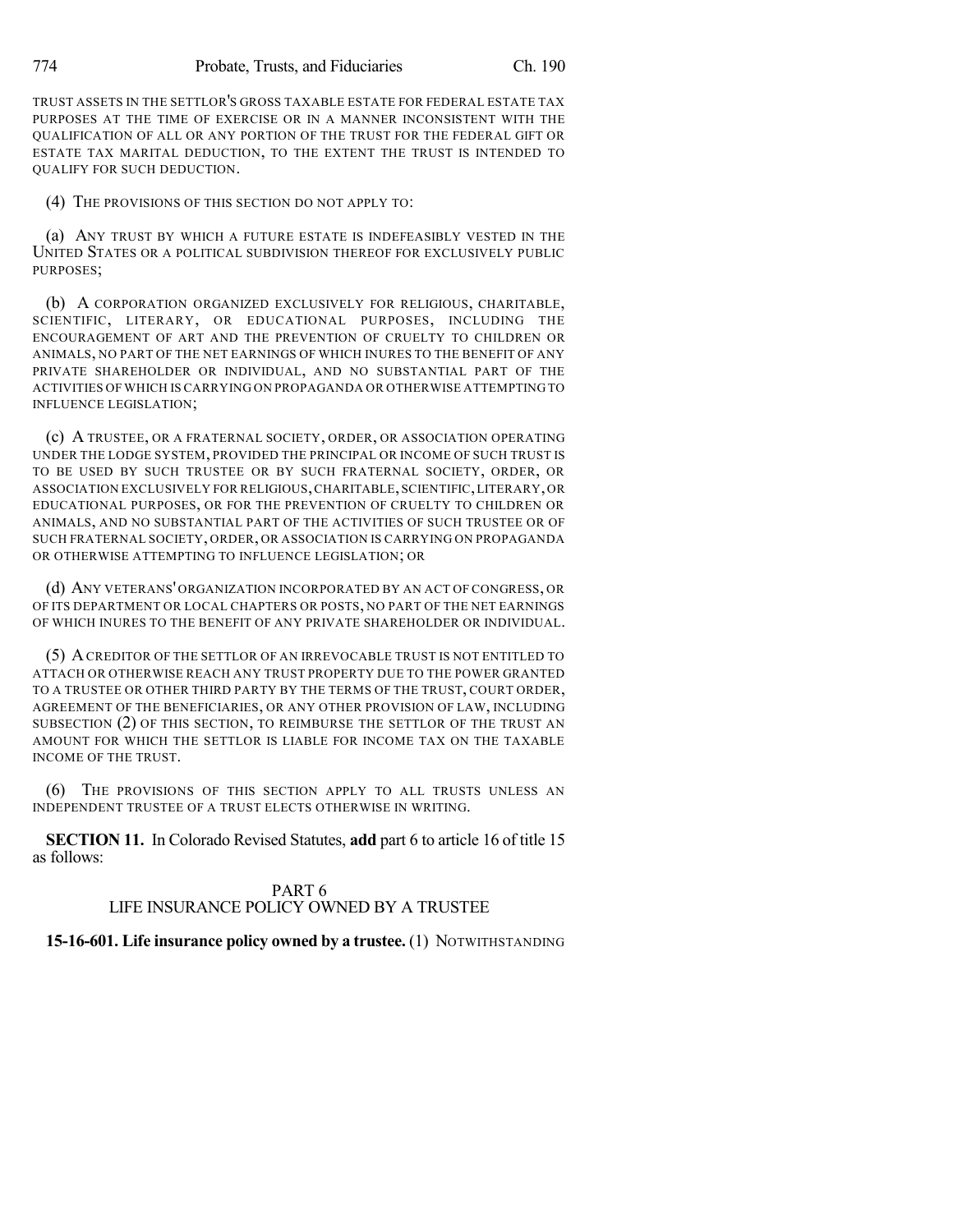#### Ch. 190 Probate, Trusts, and Fiduciaries 775

ANY OTHER PROVISION OF LAW AND THE PROVISIONS OF THE COLORADO UNIFORM PRUDENT INVESTOR ACT, ARTICLE 1.1 OF THIS TITLE, A TRUSTEE MAY NOT ACQUIRE OR HOLD AS A TRUST ASSET A LIFE INSURANCE POLICY ON THE LIFE OF A PERSON UNLESS THE TRUSTEE HAS AN INSURABLE INTEREST,AS DEFINED SECTION 15-16-501, IN THE PERSON. A TRUSTEE WHO ACQUIRES AS A TRUST ASSET A LIFE INSURANCE POLICY ON THE LIFE OF A PERSON IN WHOM THE TRUSTEE HAS AN INSURABLE INTEREST MAY CONTINUE TO HOLD THE LIFE INSURANCE POLICY WITHOUT LIABILITY FOR LOSS ARISING FROM THE TRUSTEE'S FAILURE TO:

(a) DETERMINE WHETHER THE POLICY IS OR REMAINS A PROPER INVESTMENT;

(b) INVESTIGATE THE FINANCIAL STRENGTH OF THE LIFE INSURANCE COMPANY;

(c) EXERCISE OR NOT EXERCISE ANY OPTION, RIGHT, OR PRIVILEGE AVAILABLE UNDER THE POLICY, INCLUDING FINANCING THE PAYMENT OF PREMIUMS, UNLESS THERE IS SUFFICIENT CASH OR THERE ARE OTHER READILY MARKETABLE TRUST ASSETS FROM WHICH TO PAY PREMIUMS,REGARDLESS OF WHETHER THE EXERCISE OR NONEXERCISE OF THESE POWERS RESULTS IN THE LAPSE OR TERMINATION OF THE POLICY;

(d) INQUIRE ABOUT OR INVESTIGATE THE HEALTH OR FINANCIAL CONDITION OF ANY INSURED UNDER THE POLICY; OR

(e) RETAIN THE POLICY WITHOUT REGARD TO ANY LACK OF DIVERSIFICATION OF TRUST ASSETS RESULTING FROM OWNERSHIP OF SUCH POLICY AND WITHOUT REGARD TO THE TERMS AND CONDITIONS OF THE POLICY.

(2) (a) THIS SECTION DOES NOT RELIEVE A TRUSTEE OF LIABILITY WITH RESPECT TO ANY LIFE INSURANCE POLICY PURCHASED FROM AN AFFILIATED COMPANY, OR WITH RESPECT TO WHICH THE TRUSTEE OR ANY AFFILIATED COMPANY OF THE TRUSTEE RECEIVES ANY COMMISSION, UNLESS EITHER:

(I) THE TRUSTEE HAS GIVEN WRITTEN NOTICE OF SUCH INTENDED PURCHASE TO ALL QUALIFIED BENEFICIARIES OF THE TRUST AS DEFINED IN SECTION 15-1-402 (10.5), OR TO THEIR LEGAL REPRESENTATIVES, AND EITHERRECEIVES WRITTEN CONSENT TO SUCH PURCHASE FROM QUALIFIED BENEFICIARIES OR DOES NOT RECEIVE FROM A QUALIFIED BENEFICIARY A RESPONSE TO WRITTEN NOTICE BY THE TRUSTEE WITHIN THIRTY DAYS AFTER THE MAILING OF SUCH NOTICE TO THE QUALIFIED BENEFICIARY OR LEGAL REPRESENTATIVE AT HIS OR HER LAST KNOWN ADDRESS; OR

(II) THE TRUST AGREEMENTCONTAINS A PROVISION THAT PERMITS PURCHASES OF LIFE INSURANCE FROM AN AFFILIATE.

(b) FOR PURPOSES OF THIS SECTION AN "AFFILIATED COMPANY" SHALL HAVE THE SAME MEANING AS SET FORTH IN  $15$  U.S.C. SEC.  $80a-2$  (a) (2).

(3) THIS SECTION APPLIES TO A TRUST ESTABLISHED BEFORE, ON, OR AFTER THE EFFECTIVE DATE OF THIS PART 6 AND TO A LIFE INSURANCE POLICY ACQUIRED, RETAINED, OR OWNED BY A TRUSTEE BEFORE, ON, OR AFTER THE EFFECTIVE DATE OF THIS PART 6.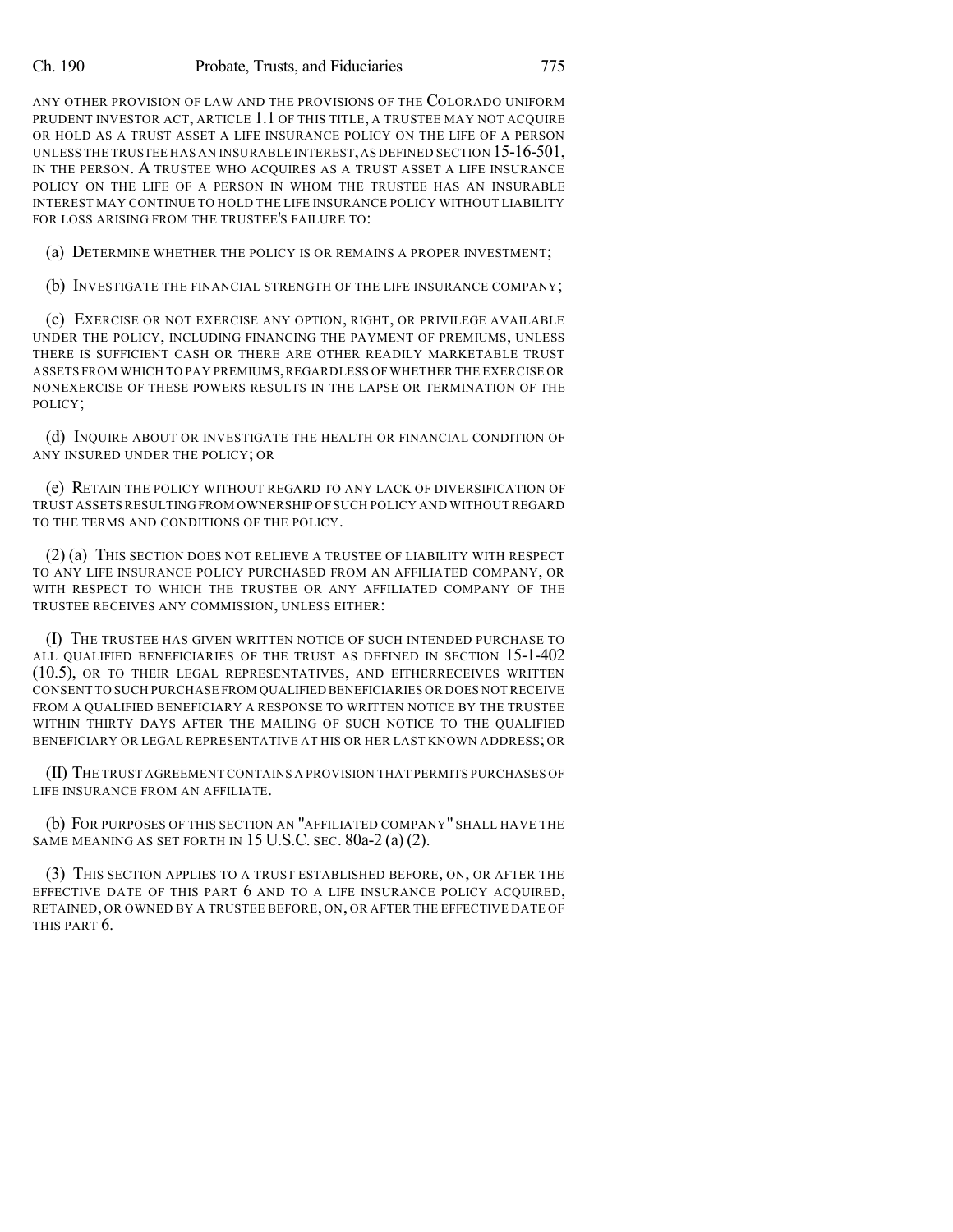(4) NOTWITHSTANDING THE PROVISIONS OF THIS SECTION,THIS SECTION DOES NOT APPLY TO ANY TRUST THAT EXPRESSLY PROVIDES THAT THIS SECTION SHALL NOT APPLY TO SUCH TRUST, OR TO ANY TRUST THAT OTHERWISE PROVIDES FOR A DIFFERENT STANDARD OF FIDUCIARY CARE OR OBLIGATION GREATER THAN THAT PROVIDED IN THIS SECTION; EXCEPT THAT A TRUST MAY NOT PERMIT A TRUSTEE TO ACQUIRE OR HOLD AS A TRUST ASSET A LIFE INSURANCE POLICY ON THE LIFE OF A PERSON IN WHOM THE TRUSTEE DOES NOT HOLD AN INSURABLE INTEREST.

**SECTION 12.** In Colorado Revised Statutes, **add** part 7 to article 16 of title 15 as follows:

#### PART 7 REVOCABLE TRUSTS

#### **15-16-701. Reserved.**

**15-16-702. Revocation or amendment of revocable trust.** (1) UNLESS THE TERMS OF A TRUST EXPRESSLY PROVIDE THAT THE TRUST IS IRREVOCABLE, THE SETTLOR MAY REVOKE OR AMEND THE TRUST. THIS SUBSECTION (1) DOES NOT APPLY TO A TRUST CREATED UNDER AN INSTRUMENT EXECUTED BEFORE THE EFFECTIVE DATE OF THIS PART 7.

(2) UNLESS THE TERMS OF A TRUST EXPRESSLY PROVIDE OTHERWISE, IF A REVOCABLE TRUST IS CREATED OR FUNDED BY MORE THAN ONE SETTLOR:

(a) TO THE EXTENT THE TRUST CONSISTS OF COMMUNITY PROPERTY, THE TRUST MAY BE REVOKED BY EITHER SPOUSE ACTING ALONE, WITH REGARD TO THE PORTION OF THE TRUST PROPERTY ATTRIBUTABLE TO THAT SETTLOR'S CONTRIBUTION, BUT MAY BE AMENDED ONLY BY JOINT ACTION OF BOTH SPOUSES;

(b) TO THE EXTENT THE TRUST CONSISTS OF PROPERTY OTHER THAN COMMUNITY PROPERTY,EACH SETTLOR MAY REVOKE OR AMEND THE TRUST WITH REGARD TO THE PORTION OF THE TRUST PROPERTY ATTRIBUTABLE TO THAT SETTLOR'S CONTRIBUTION; AND

(c) UPON THE REVOCATION OR AMENDMENT OF THE TRUST BY FEWER THAN ALL OF THE SETTLORS, THE TRUSTEE SHALL PROMPTLY NOTIFY THE OTHER SETTLORS OF THE REVOCATION OR AMENDMENT.

(3) THE SETTLOR MAY REVOKE OR AMEND A REVOCABLE TRUST:

(a) BY SUBSTANTIAL COMPLIANCE WITH A METHOD PROVIDED IN THE TERMS OF THE TRUST; OR

(b) IF THE TERMS OF THE TRUST DO NOT PROVIDE A METHOD OR THE METHOD PROVIDED IN THE TERMS IS NOT EXPRESSLY MADE EXCLUSIVE, BY ANY OTHER METHOD MANIFESTINGCLEAR AND CONVINCING EVIDENCE OF THE SETTLOR'S INTENT, WHICH MAY INCLUDE A LATER WILL OR CODICIL THAT EXPRESSLY REFERS TO THE TRUST OR SPECIFICALLY DEVISES PROPERTY THAT WOULD OTHERWISE HAVE PASSED ACCORDING TO THE TERMS OF THE TRUST.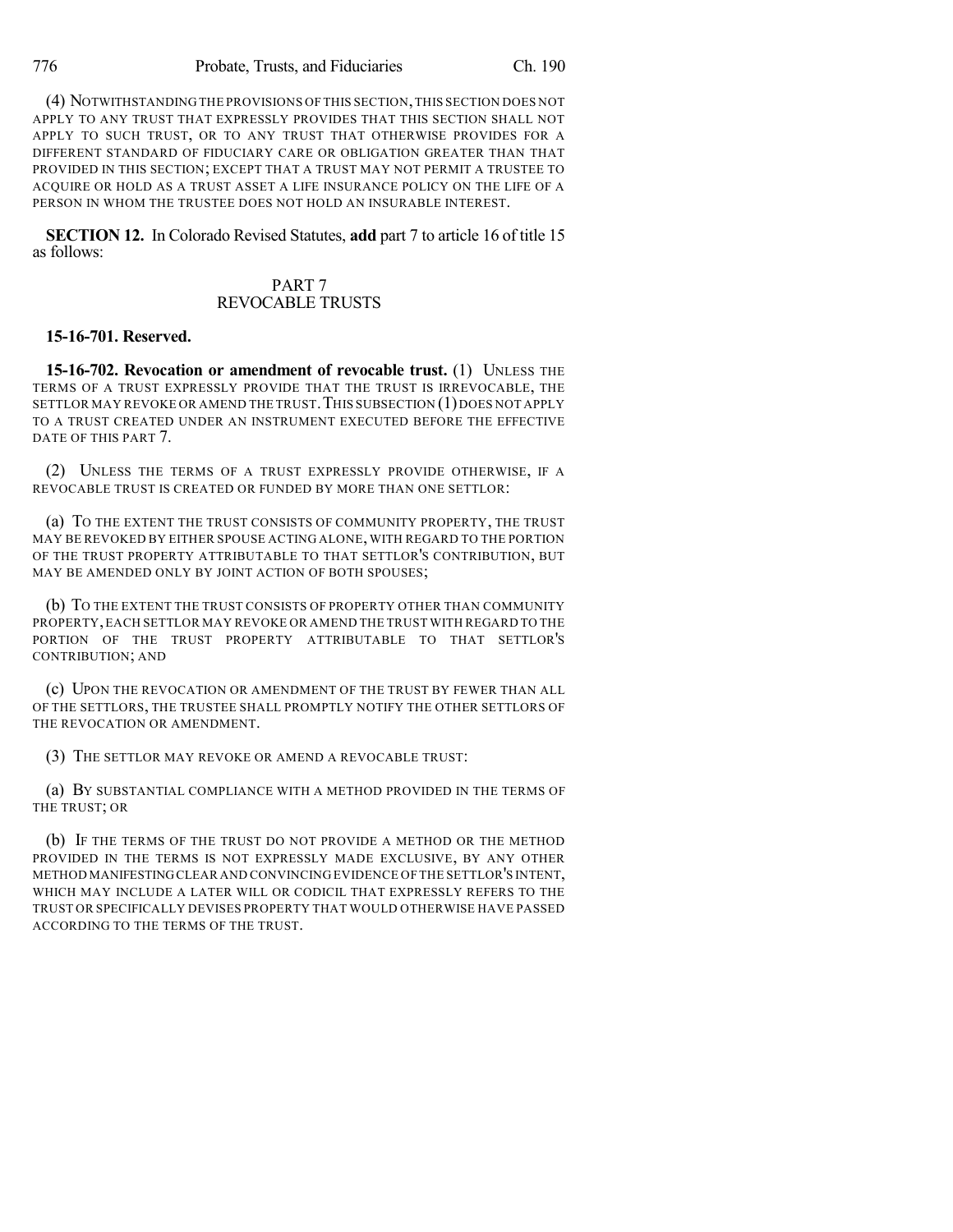(4) UPON REVOCATION OF A REVOCABLE TRUST,THE TRUSTEE SHALL DELIVER THE TRUST PROPERTY AS THE SETTLOR DIRECTS.

(5) A SETTLOR'S POWERS WITH RESPECT TO REVOCATION, AMENDMENT, OR DISTRIBUTION OF TRUST PROPERTY MAY BE EXERCISED BY AN AGENT UNDER A POWER OF ATTORNEY ONLY TO THE EXTENT EXPRESSLY AUTHORIZED BY THE TERMS OF THE TRUST OR THE POWER.

(6) UNLESS THE TERMS OF A TRUST EXPRESSLY PROVIDE OTHERWISE, OR THE POWER TO DO SO HAS BEEN EXPRESSLY GRANTED TO ANOTHER PERSON, A CONSERVATOR OF THE SETTLOR OR, IF NO CONSERVATOR HAS BEEN APPOINTED, A GUARDIAN OF THE SETTLOR, MAY EXERCISE THE SETTLOR'S POWERS WITH RESPECT TO REVOCATION, AMENDMENT, OR DISTRIBUTION OF TRUST PROPERTY, BUT ONLY WITH THE APPROVAL OF THE COURT SUPERVISING THE CONSERVATORSHIP OR GUARDIANSHIP.

(7) A TRUSTEE WHO DOES NOT KNOW THAT A TRUST HAS BEEN REVOKED OR AMENDED IS NOT LIABLE TO THE SETTLOR OR THE SETTLOR'S SUCCESSORS INTEREST FOR DISTRIBUTIONS MADE AND OTHER ACTIONS TAKEN ON THE ASSUMPTION THAT THE TRUST HAS NOT BEEN AMENDED OR REVOKED.

**15-16-703. Settlor's powers.** UNLESS THE TERMS OF THE TRUST EXPRESSLY PROVIDE OTHERWISE, WHILE A TRUST IS REVOCABLE, THE RIGHTS OF THE BENEFICIARIES ARE SUBJECT TO THE CONTROL OF, AND THE DUTIES OF THE TRUSTEE ARE OWED EXCLUSIVELY TO, THE SETTLOR.

**15-16-704. Limitation on action contesting validity of revocable trust.** (1) (a) A PERSON MUST COMMENCE A JUDICIAL PROCEEDING TO CONTEST THE VALIDITY OF A TRUST THAT WAS REVOCABLE AT THE SETTLOR'S DEATH WITHIN THE EARLIER OF:

(I) THREE YEARS AFTER THE SETTLOR'S DEATH; OR

(II) ONE HUNDRED TWENTY DAYS AFTER THE TRUSTEE SENT THE PERSON A COPY OF THE TRUST INSTRUMENT AND A NOTICE INFORMING THE PERSON OF THE TRUST'S EXISTENCE, OF THE TRUSTEE'S NAME AND ADDRESS, AND OF THE TIME ALLOWED FOR COMMENCING A PROCEEDING.ATRUSTEE SHALL NOT BE LIABLE TO ANY PERSON FOR GIVING OR FAILING TO GIVE NOTICE UNDER THIS SECTION.

(b) THE APPLICABLE TIME LIMIT DESCRIBED IN PARAGRAPH (a) OF THIS SUBSECTION (1) IS AN ABSOLUTE BAR THAT MAY NOT BE WAIVED OR TOLLED.

(2) UPON THE DEATH OF THE SETTLOR OF A TRUST THAT WAS REVOCABLE AT THE SETTLOR'S DEATH,THE TRUSTEE MAY PROCEED TO DISTRIBUTE THE TRUST PROPERTY IN ACCORDANCE WITH THE TERMS OF THE TRUST. THE TRUSTEE IS NOT SUBJECT TO LIABILITY FOR DOING SO UNLESS:

(a) THE TRUSTEE KNOWS OF A PENDING JUDICIAL PROCEEDING CONTESTING THE VALIDITY OF THE TRUST; OR

(b) A POTENTIAL CONTESTANT HAS NOTIFIED THE TRUSTEE OF A POSSIBLE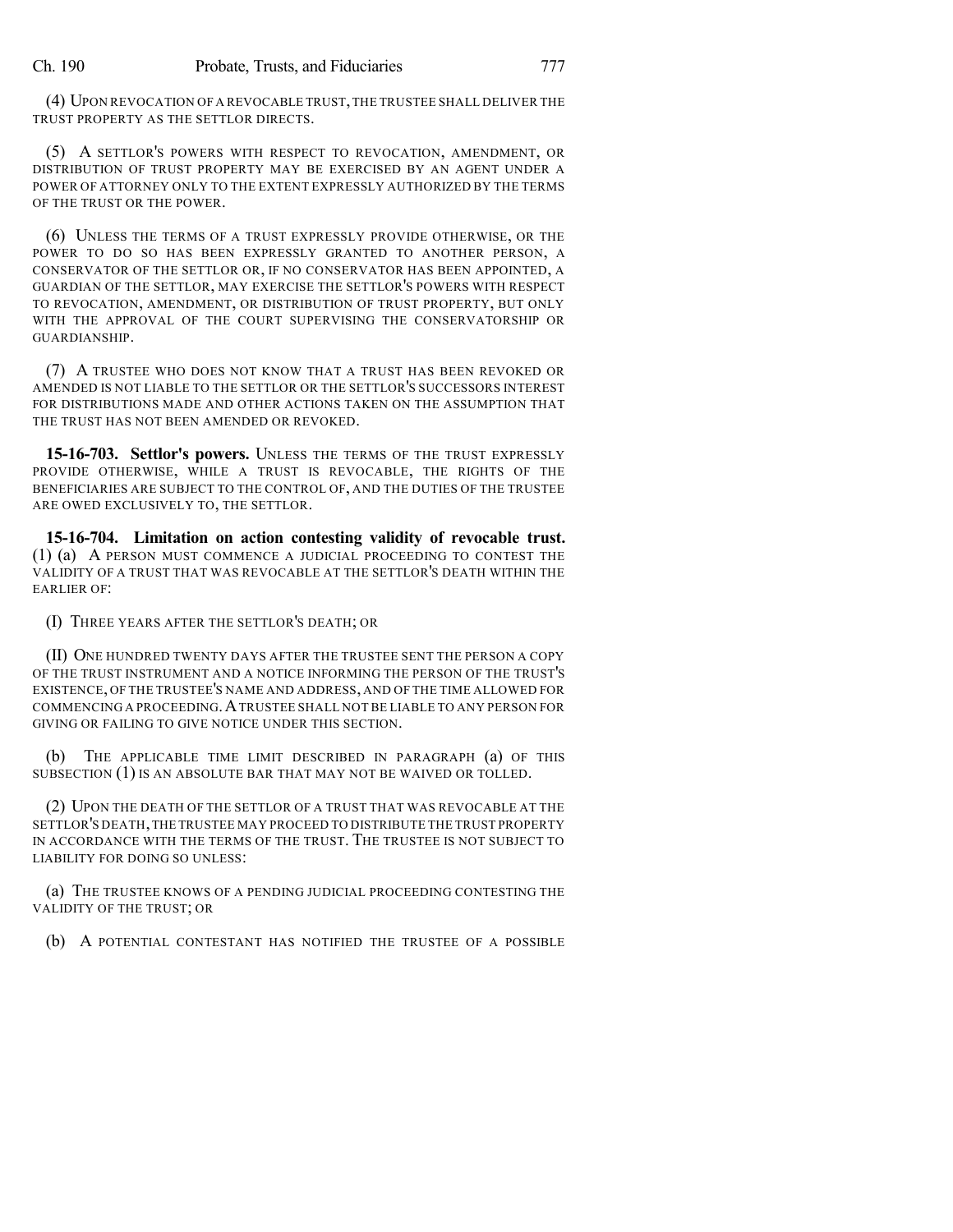JUDICIAL PROCEEDING TO CONTEST THE TRUST AND A JUDICIAL PROCEEDING IS COMMENCED WITHIN SIXTY DAYS AFTER THE CONTESTANT SENT THE NOTIFICATION.

(3) UNLESS A DISTRIBUTION OR PAYMENT NO LONGER CAN BE QUESTIONED BECAUSE OF ADJUDICATION, ESTOPPEL, OR LIMITATION, A BENEFICIARY OF A TRUST THAT IS DETERMINED TO HAVE BEEN INVALID, OR A DISTRIBUTEE OF PROPERTY IMPROPERLY DISTRIBUTED OR PAID, OR A CLAIMANT WHO IS IMPROPERLY PAID, IS LIABLE FOR THE RETURN OF THE PROPERTY IMPROPERLY RECEIVED AND ITS INCOME, IF ANY, SINCE THE DISTRIBUTION IF HE OR SHE HAS THE PROPERTY. IF HE OR SHE DOES NOT HAVE THE PROPERTY,THEN HE OR SHE IS LIABLE FOR THE RETURN OF THE VALUE AS OF THE DATE OF HIS OR HER DISPOSITION OF THE PROPERTY IMPROPERLY RECEIVED, AND ITS INCOME AND GAIN, IF ANY RECEIVED BY HIM OR HER.

**SECTION 13.** In Colorado Revised Statutes, 15-10-201, **amend** the introductory portion and (56); and **add** (6.5) as follows:

**15-10-201. General definitions.** Subject to additional definitions contained in THIS ARTICLE AND the subsequent articles that are applicable to specific articles, parts, or sections, and unless the context otherwise requires, in this code:

(6.5) "BUSINESS TRUST" INCLUDES, BUT IS NOT LIMITED TO, MASSACHUSETTS BUSINESS TRUSTS CREATED FOR BUSINESS OR INVESTMENT PURPOSES; DELAWARE STATUTORY TRUSTS; LLLINOIS LAND TRUSTS; MUTUAL FUND TRUSTS; COMMON TRUST FUNDS; VOTING TRUSTS; LIQUIDATION TRUSTS; REAL ESTATE INVESTMENT TRUSTS; ENVIRONMENTAL REMEDIATION TRUSTS; TRUSTS FOR THE PRIMARY PURPOSE OF PAYING DEBTS, DIVIDENDS, INTEREST, SALARIES, WAGES, COMPENSATION, ANNUITIES, PROFITS, PENSIONS, OR EMPLOYEE BENEFITS OF ANY KIND; AND OTHER TRUSTS WITH PURPOSES THAT ARE THE SAME OR SIMILAR TO ANY OF THE TRUSTS ENUMERATED IN THIS SUBSECTION  $(6.5)$ , REGARDLESS OF WHETHER SUCH OTHER TRUSTS ARE CREATED UNDER STATUTORY OR COMMON LAW, AND REGARDLESS OF WHETHER THE BENEFICIAL INTERESTS IN SUCH OTHER TRUSTS ARE EVIDENCED BY CERTIFICATES.

(56) (a) EXCEPT AS PROVIDED IN PARAGRAPH (b) OF THIS SUBSECTION (56):

(I) "Trust" includes an expresstrust, private or charitable, with additionsthereto, wherever and however created and any amendments to such trusts.

(II) "Trust" also includes a trust created or determined by judgment or decree under which the trust is to be administered in the manner of an express trust.

(b)  $(I)$  "Trust" excludes other constructive trusts and UNLESS A COURT, IN DETERMINING SUCH A TRUST, PROVIDES THAT THE TRUST IS TO BE ADMINISTERED AS AN EXPRESS TRUST.

(II) "TRUST" ALSO excludes resulting trusts; conservatorships; personal representatives; accounts as defined in section 15-15-201 (1); custodial arrangements pursuant to the "Colorado Uniform Transfersto Minors Act", article 50 of title 11, C.R.S.; business trusts providing for certificates to be issued to beneficiaries; common trust funds; voting trusts; security arrangements; liquidation trusts; trusts for the primary purpose of paying debts, dividends, interest, salaries,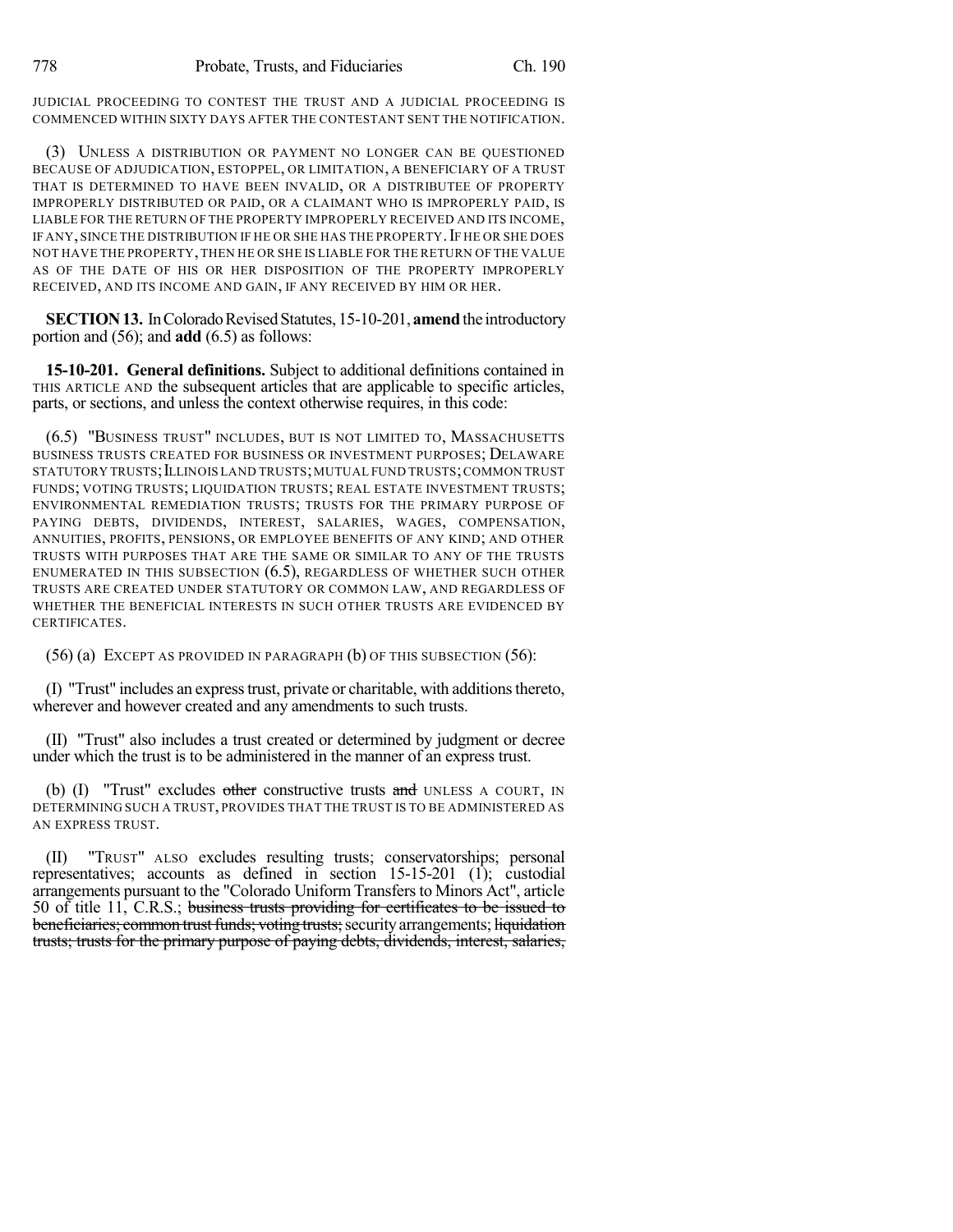wages, profits, pensions, or employee benefits of any kind; BUSINESS TRUSTS, AS DEFINED IN SUBSECTION (6.5) OF THIS SECTION; and any arrangement under which a person is nominee or escrowee for another.

**SECTION 14.** In Colorado Revised Statutes, **amend** 15-17-101 as follows:

**15-17-101. Time of taking effect - provisions for transition.** (1) This code takes effect on July 1, 1974.

(2) Except as provided elsewhere in this code, INCLUDING BUT NOT LIMITED TO SECTIONS 15-11-601, 15-11-701, 15-11-1106, 15-16-702, AND 15-17-103, on the effective date of this code OR OF ANY AMENDMENT TO THIS CODE:

(a) The code OR THE AMENDMENT applies to  $\frac{any}{m+1}$  wills of GOVERNING INSTRUMENTS EXECUTED BY decedents dying thereafter;

(b) The code OR THE AMENDMENT applies to any estates or proceedings whether in court or not, whether then pending or thereafter commenced, regardless of the time of the death of decedent, or the time of creation of any trust, except to the extent that in the opinion of the court in a court proceeding the former law and procedure should be made applicable in a particular case in the interest of justice or because of infeasibility of application of the procedure of this code OR ANY AMENDMENT TO THIS CODE;

(c) Every personal representative including a person administering an estate of a minor or an incompetent, OR OTHER FIDUCIARY holding an appointment on that date JULY 1, 1974, OR BEFORE THE EFFECTIVE DATE OF AN AMENDMENT TO THIS CODE continues to hold the appointment but has only the powers conferred by this code AND BY ANY AMENDMENT TO THIS CODE and is subject to the duties and liabilities imposed with respect to any act or omission occurring or done thereafter; every trustee of a trust existing on July 1, 1975, is subject to the duties and liabilities imposed by this code AND BY ANY AMENDMENT TO THIS CODE with respect to any act or omission occurring or done thereafter;

(d) An act done before July 1, 1974, OR BEFORE THE EFFECTIVE DATE OF AN AMENDMENT TO THIS CODE, in any proceeding and any accrued right is not impaired by this code OR BY ANY AMENDMENT TO THIS CODE. If a right is acquired, extinguished, or barred upon the expiration of a prescribed period of time which has commenced to run by the provisions of any statute before July 1, 1974, OR BEFORE THE EFFECTIVE DATE OF AN AMENDMENT TO THIS CODE, the provisions OF THAT STATUTE shall remain in force with respect to that right;

(e) Any rule of construction or presumption provided in this code OR IN ANY AMENDMENT TO THIS CODE applies to GOVERNING instruments executed and multiple-party accounts opened before July 1, 1974, OR BEFORE THE EFFECTIVE DATE OF AN AMENDMENT TO THIS CODE, unless there is a clear indication of a contrary intent.

(f) NO PROVISION OF THIS CODE OR OF ANY AMENDMENT TO THIS CODE SHALL APPLY RETROACTIVELY IF THE COURT DETERMINES THAT SUCH APPLICATION WOULD CAUSE THE PROVISIONS TO BE RETROSPECTIVE IN ITS OPERATION IN VIOLATION OF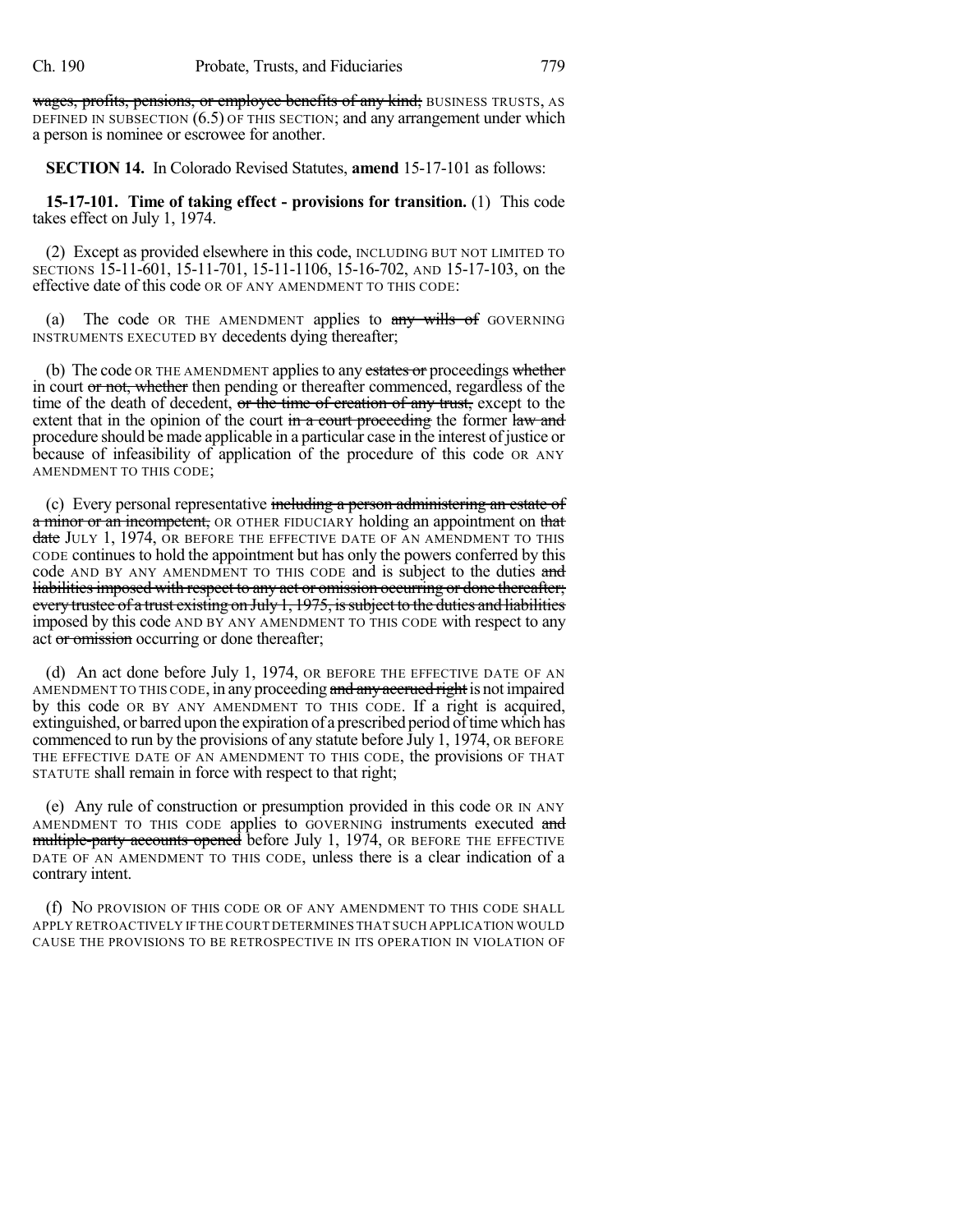SECTION 11 OF ARTICLE II OF THE STATE CONSTITUTION; AND

(g) THE LAW IN EFFECT AT THE TIME OF DEATH IDENTIFIES THE HEIRS AND DETERMINES THE SHARES UNDER INTESTACY IN ACCORDANCE WITH SECTIONS 15-11-101 TO 15-11-103.

**SECTION 15.** In Colorado Revised Statutes, **repeal** 15-17-102.

**SECTION 16.** In Session Laws of Colorado 2009, **amend** section 17 of chapter 310 as follows:

Section 17. **Effective date. - applicability.** (1) This act takes effect on July 1, 2010.

(2) This act applies on or after July 1, 2010, to:

(a) Governing instruments executed by decedents dying on or after July 1, 2010;

(b) Any proceedings in court then pending or thereafter commenced regardless of the time of death of the decedent except to the extent that, in the opinion of the court, the former procedure should be made applicable in a particular case in the interest of justice or because of infeasibility of application of the procedure of the "Colorado Probate Code", articles 10 to 17 of title 15, Colorado Revised Statutes;

(c) An act done before the effective date of this act in any proceeding and any accrued right is not impaired by this act. If a right is acquired, extinguished, or barred upon the expiration of a prescribed period of time which has commenced to run by the provisions of any statute before the effective date of this act, the provisions shall remain in force with respect to that right; and

(d) Any rule of construction or presumption provided in this act applies to governing instruments executed before the effective date of this act unless there is a clear indication of a contrary intent.

**SECTION 17.** In Session Laws of Colorado 2010, **amend** section 24 of chapter 374, as amended, as follows:

Section 24. Section 17 of chapter 310, Session Laws of Colorado 2009, is amended to read:

Section 17. **Effective date. -- applicability.** (1) This act takes effect on July 1, 2010.

(2) This act applies on or after July 1, 2010, to:

(a) Governing instruments executed by decedents dying on or after July 1,  $2010$ ; and

(b) Any proceedings in court then pending or thereafter commenced regardless of the time of death of the decedent except to the extent that, in the opinion of the court, the former statute should be made applicable in a particular case in the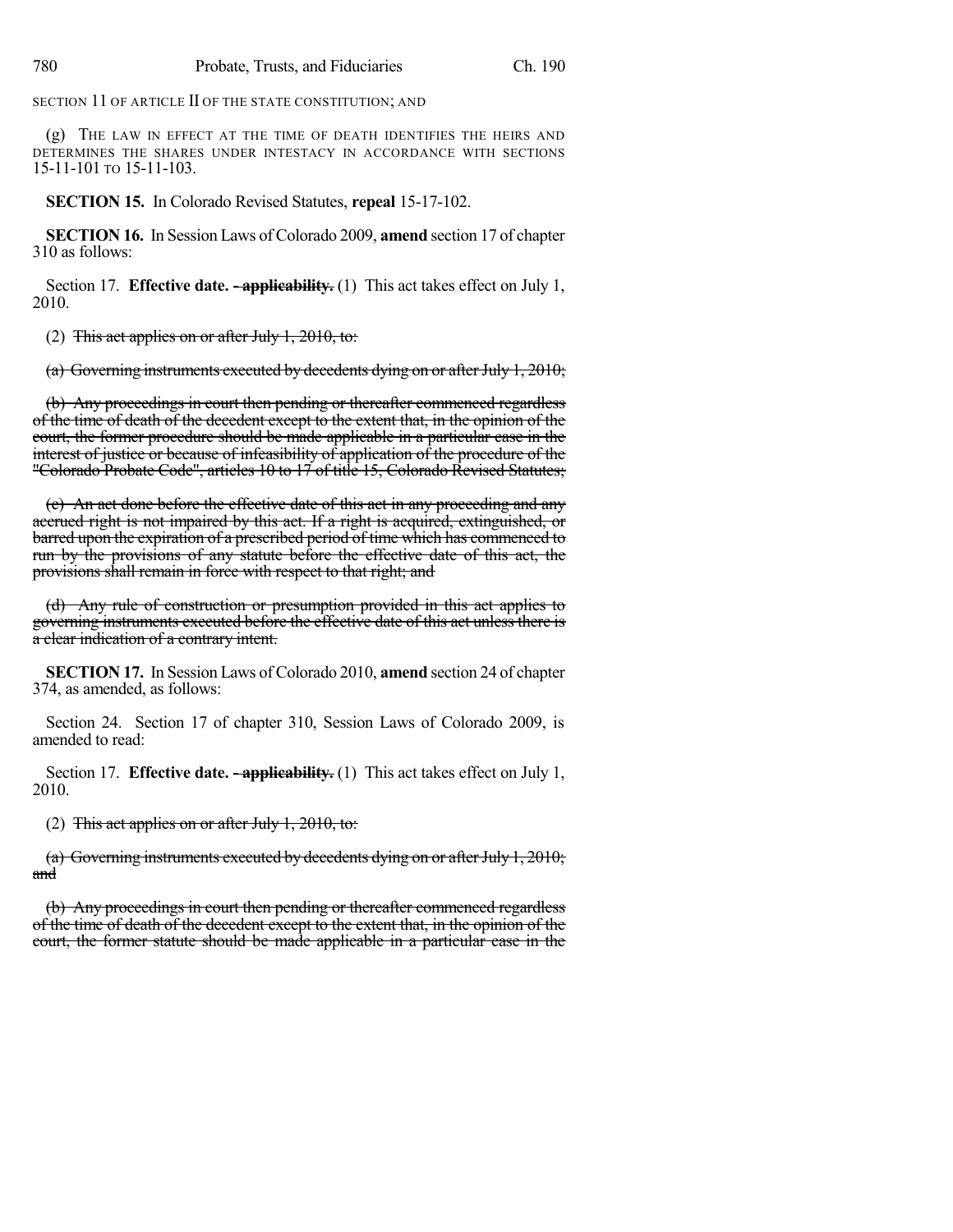interest of justice or because of infeasibility of application a provision of this act.

(c) An act done before the effective date of this act in any proceeding and any accrued right is not impaired by this act. If a right is acquired, extinguished, or barred upon the expiration of a prescribed period of time which has commenced to run by the provisions of any statute before the effective date of this act, the provisions shall remain in force with respect to that right; and

(d) Any rule of construction or presumption provided in this act applies to governing instruments executed before the effective date of this act unless there is a clear indication of a contrary intent.

(3) This act shall not apply to:

(a) An action performed before the effective date of this act in any proceeding;

(b) An accrued right;

(c) A right that is acquired, extinguished, or barred upon the expiration of a prescribed period of time that has commenced to run by the provisions of any statute  $\overline{\text{before July 1, 2010; or}}$ 

(d) A provision of a governing instrument that was executed before July 1, 2010, and includes a clear indication of a contrary intent.

**SECTION 18.** In Session Laws of Colorado 2010, **amend** section 25 of chapter 374 as follows:

Section 25. **Specified effective date. - applicability.** (1) This act shall take effect July 1,  $2010$ .

(2) This act shall apply to:

(a) Governing instruments executed by decedents who die on or after July 1, 2010: and

(b) Any proceeding in court then pending or thereafter commenced regardless of the time of death of the decedent except to the extent that, in the opinion of the court, the former statute should be made applicable in a particular case in the interest of justice or because of infeasibility of application of a provision of this act.

(3) This act shall not apply to:

(a) An action performed before the effective date of this act in any proceeding;

(b) An accrued right;

(c) A right that is acquired, extinguished, or barred upon the expiration of a prescribed period oftime that has commenced to run bythe provisions of anystatute  $\overline{\text{before July 1, 2010; or}}$